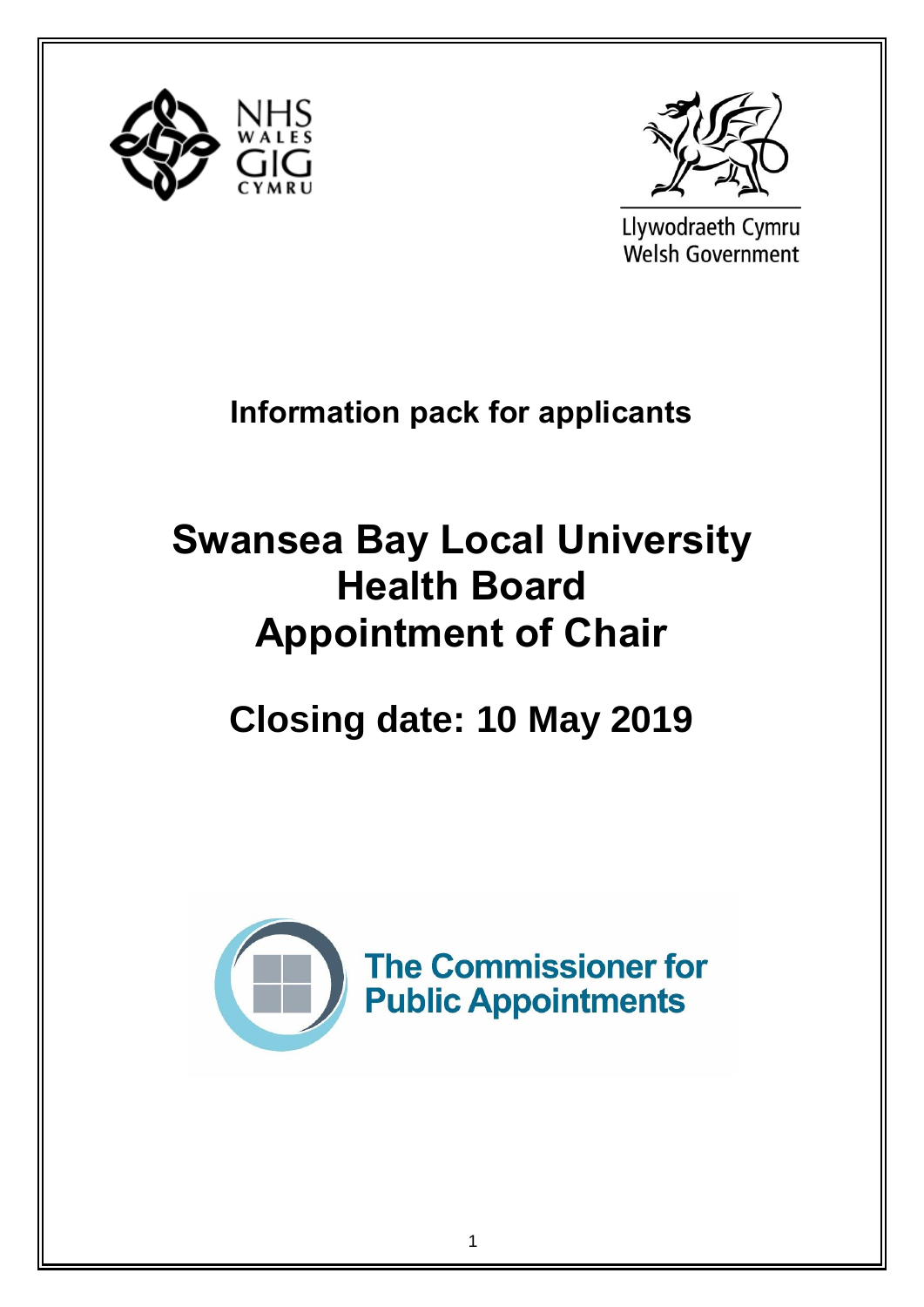## **Contents Page**

| 1. Making an Application                                     |    |
|--------------------------------------------------------------|----|
| 2. Annex A: The Role of the Chair                            |    |
| 3. Annex B: The Role and Responsibilities of the Heath Board | 11 |
| 4. Annex C: The Selection Process                            | 16 |
| 5. Annex D : Diversity                                       | 18 |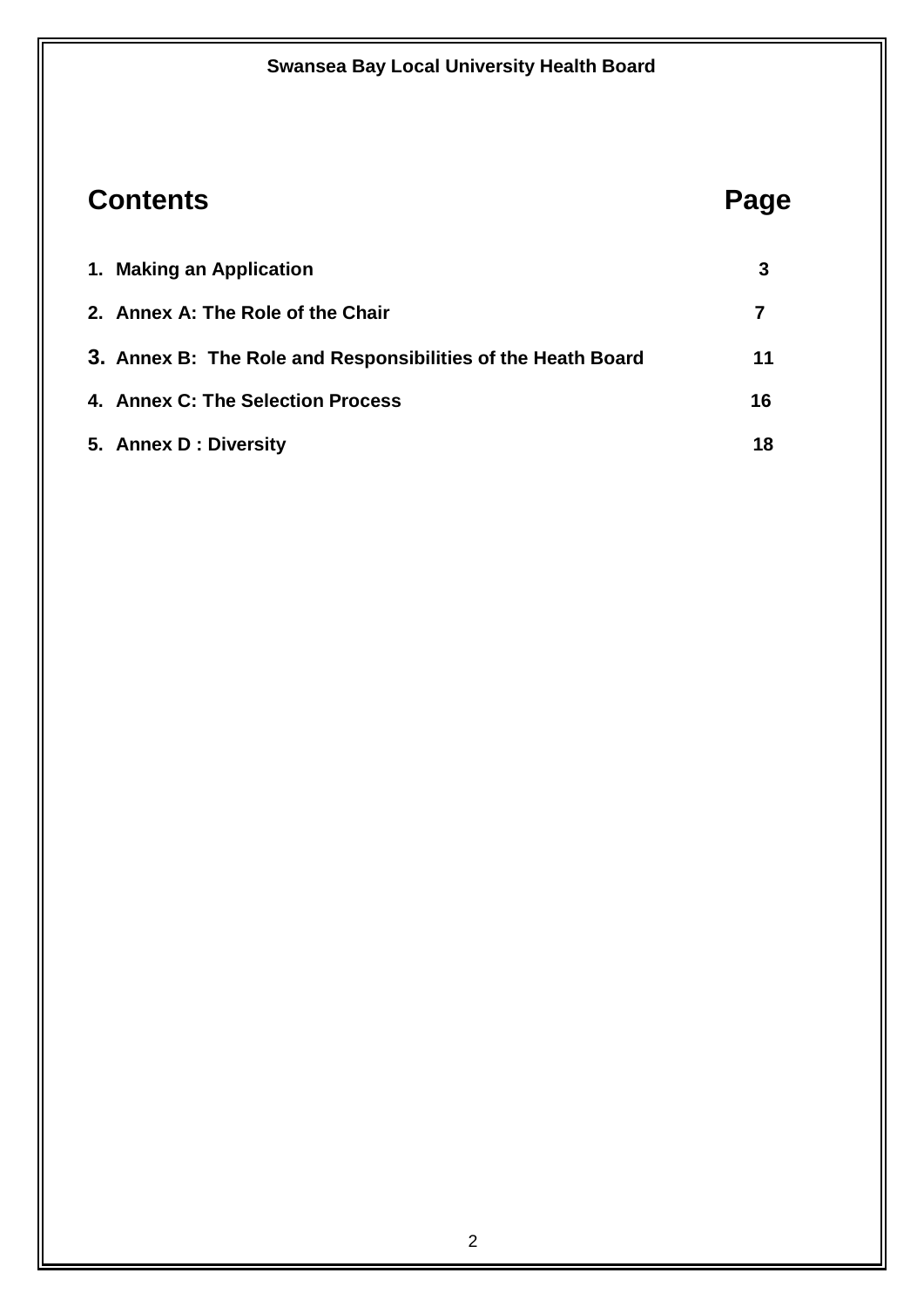#### **Making an application**

Thank you for your interest in the appointment of Chair of Swansea Bay Local University Health Board. The new Chair will be required to provide strong leadership of the Board and to uphold the values of NHS Wales.

The attached Annexes provide details on the role of the Chair, the person specification and the role and responsibilities of Swansea Bay University Health Board. An outline of the selection process is also provided.

To make an application, please visit the Welsh Government Public Appointments website here [https://cymru-wales.tal.net/vx/lang-en-GB/mobile-0/appcentre-3/brand-](https://cymru-wales.tal.net/vx/lang-en-GB/mobile-0/appcentre-3/brand-2/candidate/jobboard/vacancy/7/adv/)[2/candidate/jobboard/vacancy/7/adv/.](https://cymru-wales.tal.net/vx/lang-en-GB/mobile-0/appcentre-3/brand-2/candidate/jobboard/vacancy/7/adv/)

To apply for this role, click on the Swansea Bay Local University Health Board vacancy and click on 'Apply' at the bottom left hand corner. The first time you apply for a post, you will need to complete a registration form for the Welsh Government's online application system. You will only need to register once, and you will be able to keep yourself updated on the progress of your application, and any other applications you make, via your registered account.

Once you've registered, you'll be able to access the application form. To apply you will need to submit the application form and **two** supporting documents.

The first document is a **personal statement** answering the questions below. This document should be no more than two sides of A4. Your application may be rejected if you exceed this limit. The second supporting document is a full, up to date **CV**.

The two documents should be uploaded to the "Reasons for applying" section of the online application form.

#### **Personal Statement**

Your personal statement is your opportunity to demonstrate how you meet each of the criteria as set out in the questions below. How you choose to present this information is up to you. However, you should aim to provide detailed examples that demonstrate how your knowledge and experience matches each of the criteria, and which describe what your role was in achieving a specific result. It will also benefit the selection panel if you can be clear which particular evidence you provide relates to which criteria. Providing separate paragraphs in relation to each criterion is common practice.

**Question 1** - Please provide an example, with outcomes, of a situation where you have provided forward thinking, strategic leadership in the development of a successful private, public or third sector organisation.

**Question 2** - Please provide an example, with outcomes, of a situation where you have built highly effective relationships in order to build and maintain the confidence of a range of partners and stakeholders.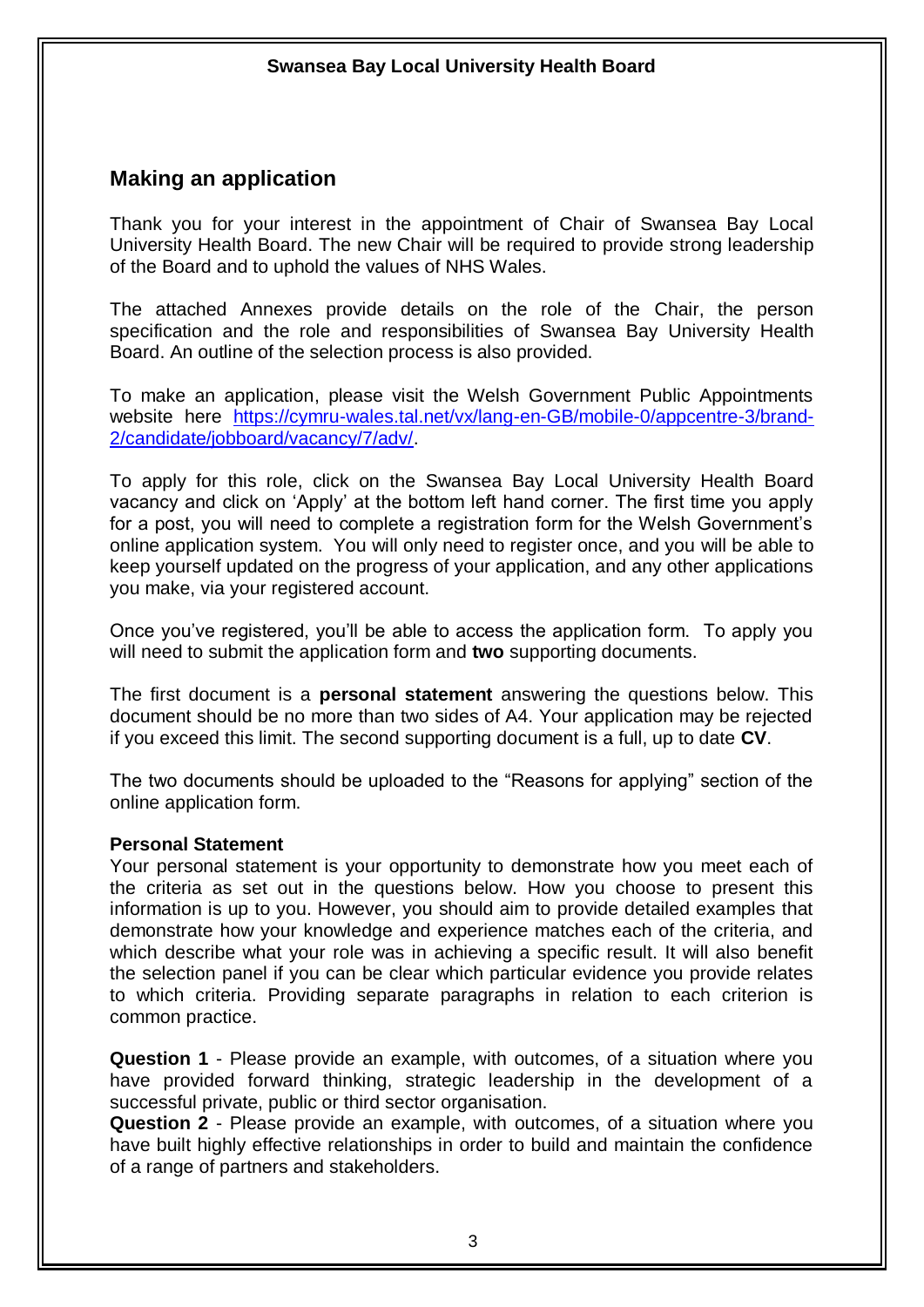**Question 3** - Please provide an example, with outcomes, of a time when you have ensured that a Board worked effectively through the collective involvement of its members in a robust and transparent decision making process.

**Question 4** - Please explain the methods you have used previously in a Board leadership situation to ensure ownership and accountability of corporate objectives.

**Question 5** - Please provide an example, with outcomes, of a time when you used your communication skills clearly and succinctly in engaging people at all levels.

**Question 6** - Please describe a situation when you have been required to allocate scarce resources to ensure the delivery of service priorities within a robust corporate governance framework.

#### **Curriculum Vitae**

Please ensure that your **CV** includes brief details of your current or most recent post and the dates you occupied this role. Please identify any past or present Ministerial appointments.

#### **Indicative Timetable**

Closing date: 10 May 2019 Shortlisting: w/c 13 May 2019 Interviews: w/c 27 May 2019 Start date: As soon as possible. Post is currently vacant.

#### **Key facts about the post**

*Location*: Swansea Bay Local University Health Board has a policy of taking public meetings and engagement events out into the community it serves. The successful candidate will therefore be required to travel throughout Swansea and Neath Port Talbot. It may be necessary to stay overnight on some occasions.

Board meetings are normally held monthly at various locations. The Local University Health Board also has various committees which meet either monthly, bi-monthly or quarterly.

*Remuneration and Expenses*: The remuneration for the role of Chair of Swansea Bay Local University Health Board is a fixed sum of £69,840 per annum. You also will be entitled, on production of supporting receipts, to the re-imbursement of travel and subsistence expenses incurred whilst on Health Board business. Expenses must be claimed within three months of them being incurred unless there are exceptional circumstances. Childcare and other dependent expenses may also be paid, on production of receipts, for additional costs incurred while undertaking Health Board work.

*Time Commitment***:** The role is based on a notional commitment of a minimum of fifteen (15) days per month. However, this will be subject to organisational demands and is often higher than the minimum requirement.

*Place of Work*: Unless otherwise agreed by the Health Board's Remuneration Committee, the designated place of work will be the Health Board's Headquarters in Port Talbot.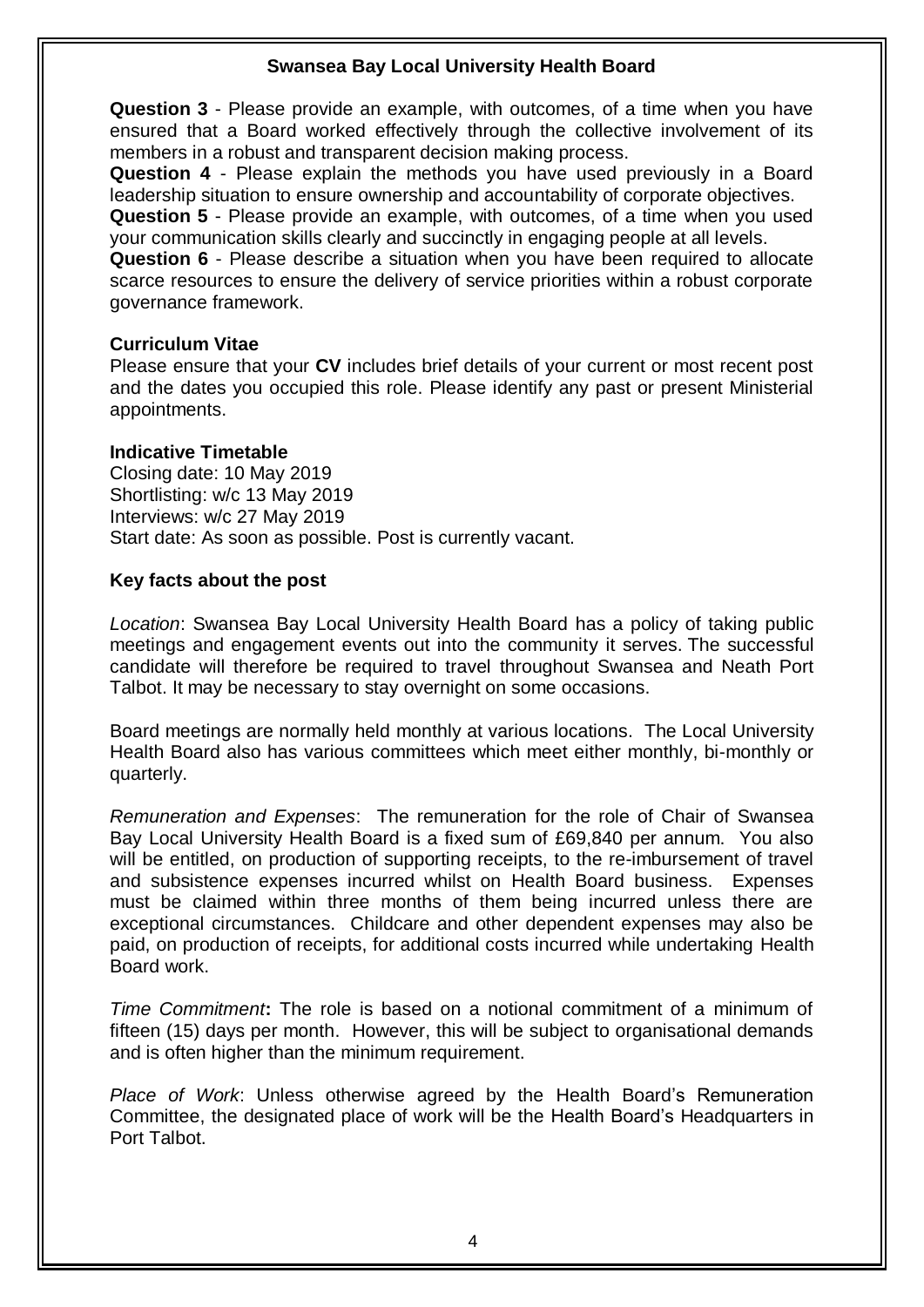#### **Diversity Statement**

The Welsh Government believes that public bodies should have board members who reflect Welsh society - people from all walks of life - to help them understand people's needs and make better decisions. This is why the Welsh Government is encouraging a wide and diverse range of individuals to apply for appointments to public bodies.

Applications are particularly welcome from all under-represented groups including women, people under 30 years of age, black, Asian and minority ethnic people, disabled people, lesbian, gay, bisexual and transgender people.

#### **Guaranteed Interview Scheme – Positive about Disability**

The Welsh Government operates a Positive about Disabled People scheme and welcomes applications from people with disabilities. The scheme guarantees an interview to disabled people if they meet the minimum criteria for the post. The application form also enables you to detail any specific needs or equipment that you may need if invited to attend an interview.

#### **Contacts:**

For further information regarding the selection process, please contact:

The Corporate Shared Service Centre Tel: 03000 255454 Email: [publicappointments@gov.wales.](mailto:publicappointments@gov.wales)

For further information or to arrange an informal discussion about the role of the Chair please contact:

Dr Andrew Goodall, NHS Wales Chief Executive. Tel: 03000 251182 (Dr Goodall) Email: [Andrew.Goodall@gov.wales.](mailto:Andrew.Goodall@gov.wales)

For further information about Swansea Bay Local University Health Board, you may wish to visit the Health Board's web site:<https://sbuhb.nhs.wales/>

If you need any further assistance in applying for this role, please contact the Welsh Government's Corporate Shared Service Centre Helpdesk on 03000 255454 or [publicappointments@gov.wales.](mailto:publicappointments@gov.wales)

For further information about Public Appointments in Wales, please visit [www.gov.wales/publicappointments](http://www.gov.wales/publicappointments)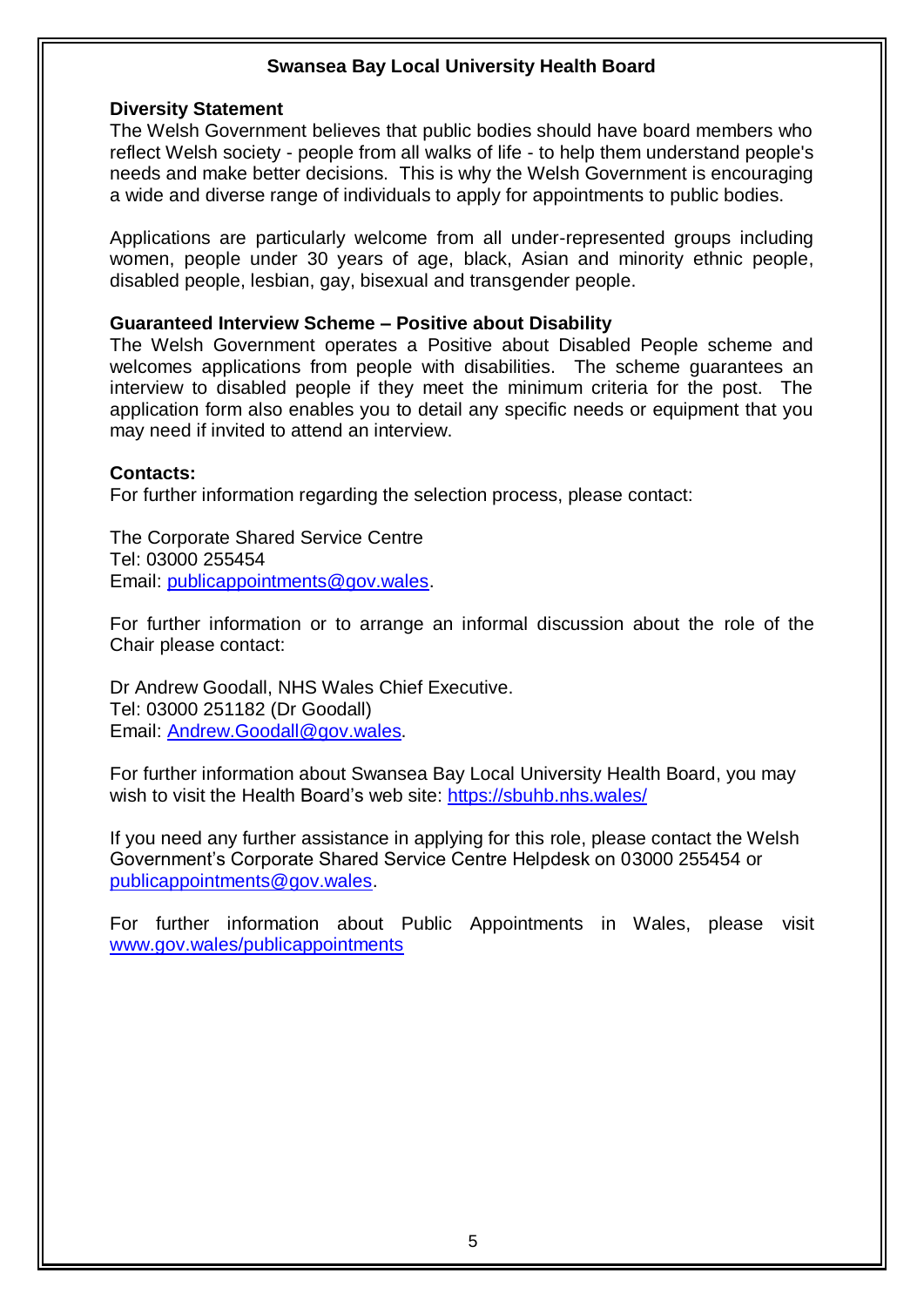### **The Role of the Chair**

#### **Role description**

The Chair will be accountable to the Minister for Health and Social Services for the performance of the Board and its effective governance, upholding the values of the NHS, and promoting the confidence of the public and partners throughout Wales.

The Chair of Swansea Bay Local University Health Board will:-

- **Develop a Strategic Vision** for the Board's services of the future, identifying and realising the inherent potential and skills within the organisation to develop an innovative and world leading service;
- **Provide strong, effective and visible leadership** across the breadth of the Board's responsibilities, internally through the Board and externally through his/her connections with a wide range of stakeholders and partners at community, local authority, Health Board and national levels;
- **Ensure the Board delivers effectively together** the strategic and operational aims of the Health Board through delivery of strategic aims, policy and governance;
- **Be responsible for maintaining** the highest quality of public health standards and practices, and improving quality and safety of healthcare;
- **Be accountable for the performance of the Board** at community, local authority, Board and national levels through the agreement of a three year integrated medium term plan (IMTP) and an annual delivery plan and the annual evaluation of achievements against the plan in public by the Minister for Health and Social Services;
- **Hold the Chief Executive to account** across the breadth of his/her responsibilities;
- **Work effectively with partners**, in particular with other Health Boards, Local Authorities, the Third Sector and Social Partners, and also with primary care contractors, to ensure the planning and delivery of safe, effective services;
- **Provide the assurance and governance for the proper stewardship of public money and other resources** for which the Board is accountable;
- **Provide the assurance for ensuring that the Board is governed effectively** within the framework and standards set for the NHS in Wales;
- **Undertake an external ambassador role**, delivering in the public spotlight and instilling public confidence.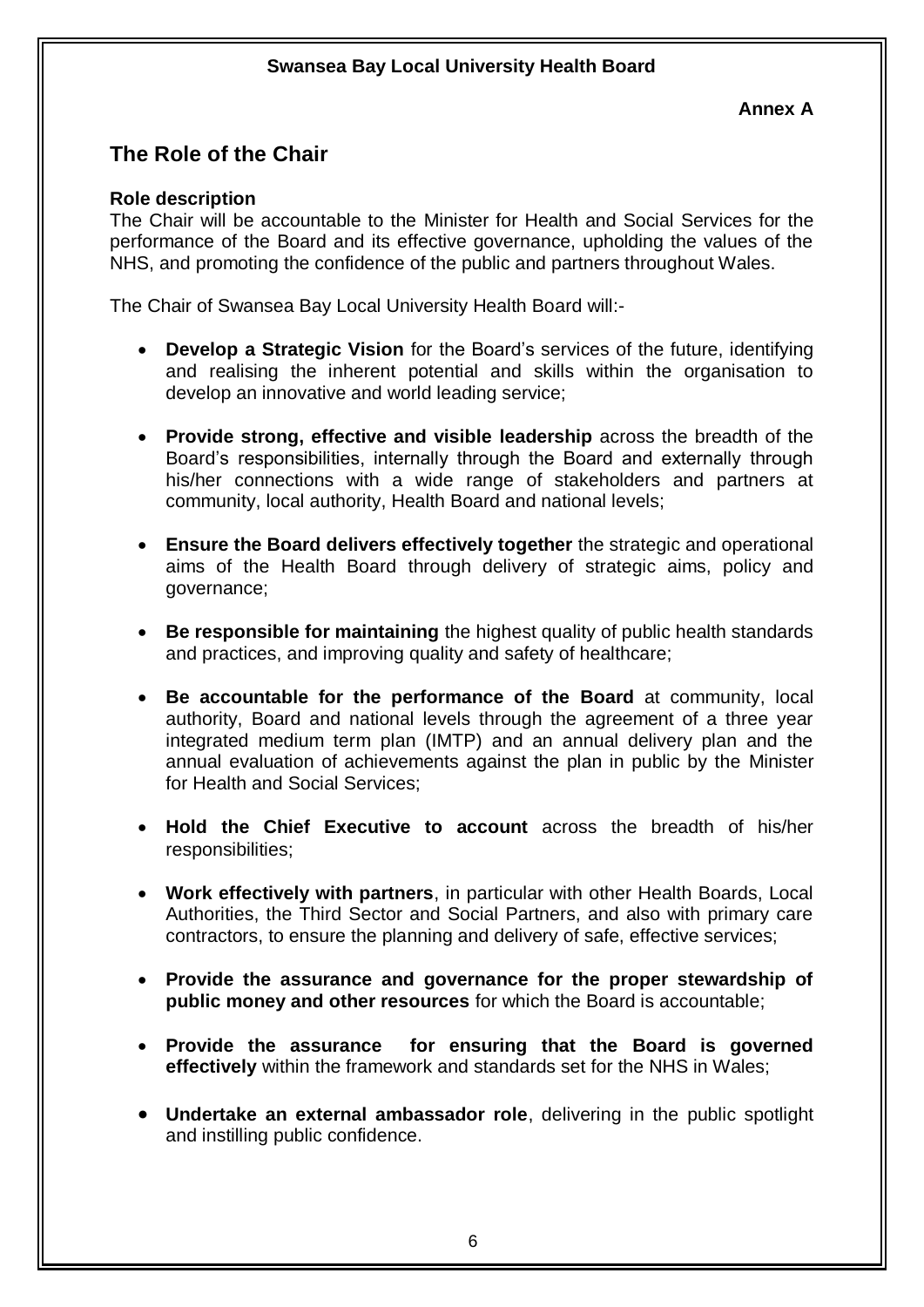#### **Person Specification**

The Chair will demonstrate the following qualities:-

#### **Knowledge and Experience Essential**

- Ability to develop the strategic vision for the future;
- Ability to provide systems leadership and to work with Health Boards, Welsh Government, community groups, patients and other stakeholders to develop and drive forward that strategic vision;
- Ability to hold the executives to account for performance whilst maintaining a constructive relationship;
- A broad understanding of governance issues and how governance applies to the corporate, clinical and information management.

#### **Desirable**

- An understanding of health issues and priorities in the Swansea Bay Local University Health Board area and the ability to understand the role and work of the Board;
- Ability to provide a knowledgeable, impartial and balanced perspective on a range of sensitive and complex issues;

#### **Personal Attributes and Skills**

#### **Essential**

- Ability to lead and inspire staff, to look ahead and identify key issues for the Board;
- Drive and determination, with the ability to instil vision and develop defined strategies to pursue long and short-term goals;
- Ability to facilitate, understanding of complex issues while demonstrating respect for the views of others;
- Ability to ensure a board works together effectively through their active involvement in a robust and transparent decision making process;
- Ability to motivate and develop the board to define roles and responsibilities to ensure ownership and accountability;

#### **Desirable**

- Strong interpersonal skills with personal impact and credibility to be an effective advocate and ambassador with strong influencing and negotiating skills;
- Excellent communication skills, with the ability to be clear and succinct, and to be able to engage with people at all levels;
- Sound judgement, sensitivity and political awareness;
- Capacity to be independent and resilient.

The Chair must also demonstrate:-

A clear understanding and commitment to equality.

#### **Welsh Language**

Welsh language skills are desirable but not a pre-requisite for appointment. However, all candidates will be expected to display an empathy towards the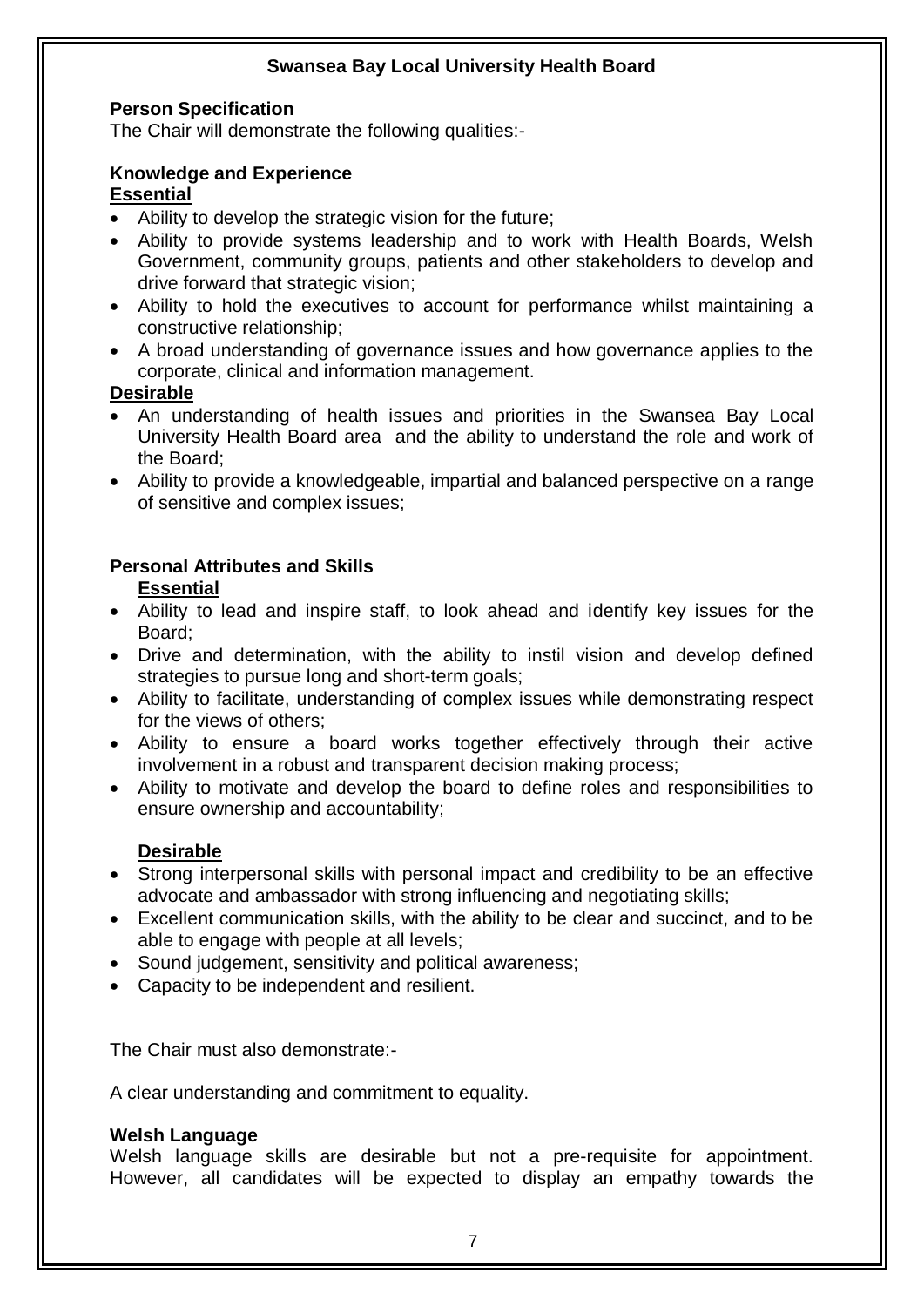language and demonstrate leadership to strengthen bilingual service provision within the NHS in Wales.

#### **Tenure of office**

The Minister for Health and Social Services determines the length of the appointment, which will initially be up for a period of up to four (4) years. However, this is subject to the Chair remaining eligible for the role for the duration of the term. Board members may stand for a maximum of eight (8) years.

#### **Accountability**

The Chair is appointed by the Minister for Health and Social Services and is accountable to the Minister for carrying out their duties and for their performance.

#### **Assistance for Disabled Members**

Where appropriate, all reasonable adjustments will be made to enable the Chair to effectively carry out his/her duties.

#### **Eligibility**

A person shall be disqualified from appointment if he/she:-

- a) Has, within the preceding 5 years, been convicted in the UK, Channel Islands or the Isle of Man of any offence and has had passed on him/her a sentence of imprisonment, (whether suspended or not) for a period of not less than 3 months;
- b) has been adjudged bankrupt or has made a composition or arrangement with his creditors;
- c) has been dismissed, otherwise than by reason of redundancy or non-renewal of a fixed term contract, from any paid employment with a health service body;
- d) is a person whose tenure of office as the chairman, member or director of a health service body has been terminated because his/her appointment is not in the interests of the health service, for non-attendance at meetings or for nondisclosure of pecuniary interest;
- e) is an employee of a health service body.

Any other information that may materially affect your application for appointment should be declared in the application form under the Conflict of Interests section.

Applicants should be persons who conduct themselves at all times in a manner which will maintain public confidence.

In particular, applicants are required to declare whether they are aware of anything in their private or professional life that would be an embarrassment to themselves or to the Welsh Government if it became known in the event of appointment.

Candidates should also note that membership of a Health Board is a disqualifying office for membership of the National Assembly for Wales under the National Assembly for Wales (Disqualification) Order 2015.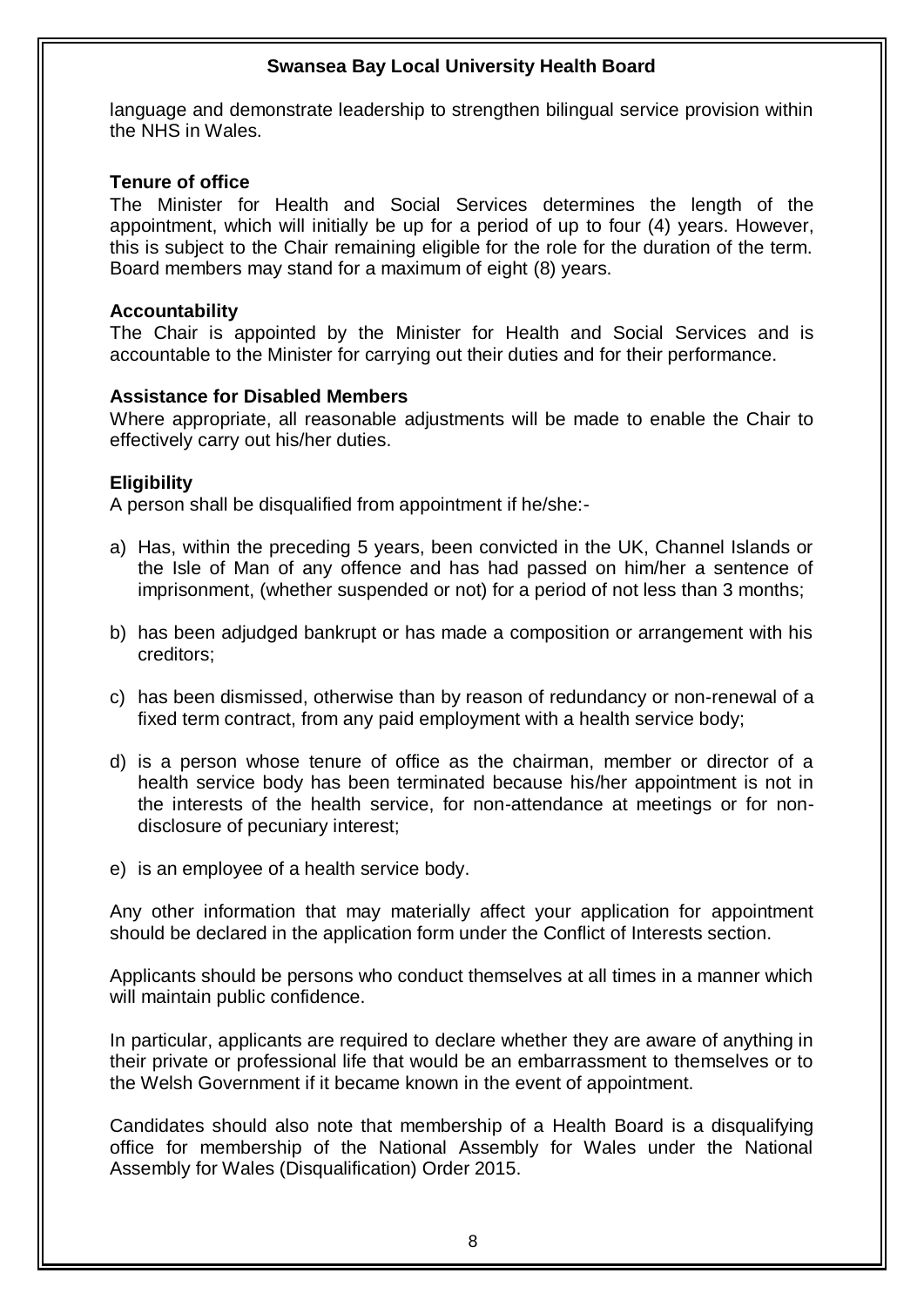#### **Conflicts of Interest**

You should particularly note the requirement for you to declare any private interests which may, or may be perceived to, conflict with the role and responsibilities as Chair of Swansea Bay Local University Health Board, including any business interests and positions of authority outside of the role in Swansea Bay Local University Health Board.

If appointed, you must declare these interests. These may be explored at interview more fully. Any conflicts will be brought to the attention of the Minister for Health and Social Services when he is provided with a list of appointable candidates from which to make his selection.

#### **Standards in public life**

The Chair will be expected to adhere to the standards of good governance set for the NHS in Wales, which are based on the Welsh Government's Citizen Centred Governance Principles and incorporate Nolan's "Seven Principles of Public Life".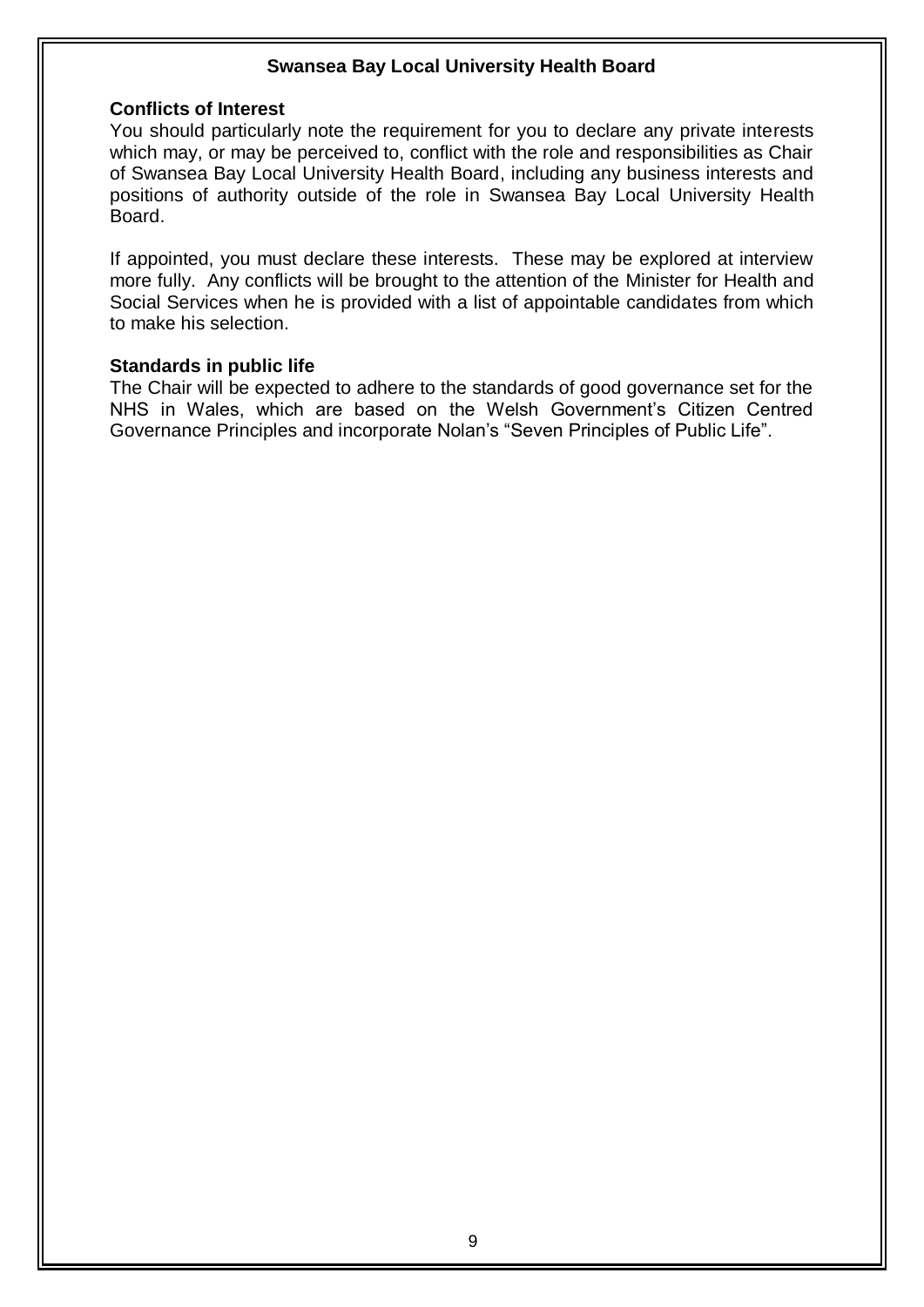#### **Annex B**

#### **The role and responsibilities of Swansea Bay Local University Health Board**

#### **Background**

This is an exciting opportunity to make a contribution to local health services, aligned with the Strategic direction of NHS Wales.

Swansea Bay Local University Health Board is a values-based organisation. Working with patients and staff, the Health Board has established a values and behaviour framework based upon three core values: 'Caring for each other'; 'Working together' and 'Always Improving'. These values will increasingly drive the work of the Board, including values-based recruitment and values-based appraisal of staff.

Swansea Bay Local University Health Board is one of the largest integrated health organisations in the UK advancing clinical excellence and driving forward clinical research. It covers a population of around 500,000 people and has an annual budget of over £1 billion and employs around 16,500 staff, 70% of whom are involved in direct patient care. It provides integrated care for patients and delivers tertiary, acute, intermediate, mental health, community and primary care services to people in Swansea and Neath Port Talbot.

In addition, Swansea Bay Local University Health Board provides a large range of regional and sub-regional services including cardiac surgery and burns and plastic surgery for patient in the South West of England, forensic mental health for South Wales and learning disability services from Swansea to Cardiff as well as for the Rhondda Cynon Taf and Merthyr Tydfil areas.

Primary Care Services are provided through general practitioner, opticians, community pharmacists and dentists who all operate as independent contractors. AMBU manages GP Out-of-Hours Services and General Medical Services for Swansea prison.

Swansea Bay Local University Health Board has three acute hospitals providing a range of services:

- Neath Port Talbot Hospital in Port Talbot;
- Singleton Hospital in Swansea; and
- Morriston Hospital in Swansea.

There are also a number of smaller community hospitals primary care resource centres providing important clinical services to residents outside the three main acute hospital settings.

Swansea Bay Local University Health Board has developed strong partnerships with neighbouring health boards, local authorities, the 3<sup>rd</sup> sector and others. These include Swansea University with whom we strive to develop a research and education-driven culture, working in close partnership with Swansea University, its College of Medicine, Human and Health Science, and the Institute of Life Science.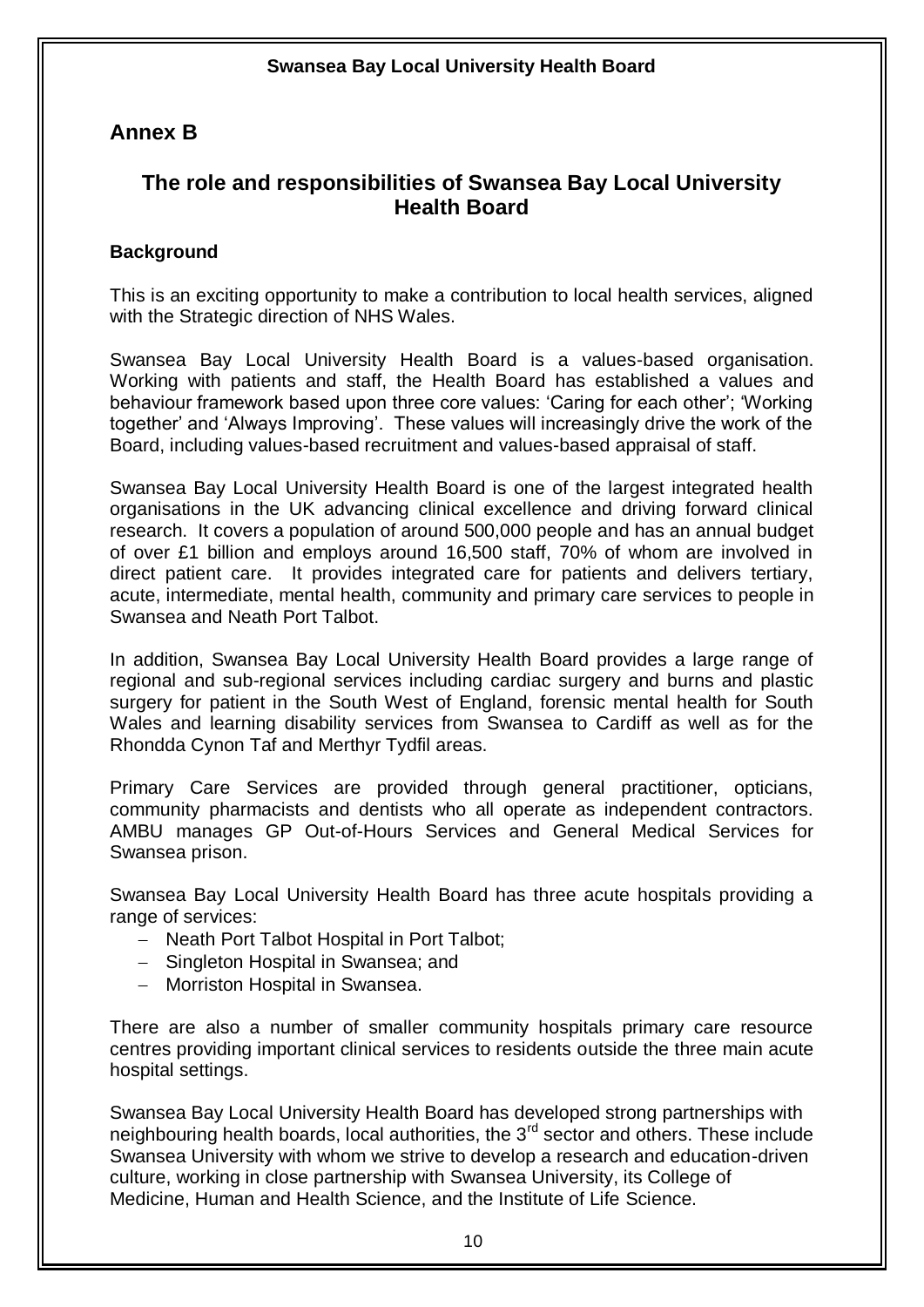Swansea Bay Local University Health Board is currently involved in an exciting project with Swansea University and Hywel Dda health Board called a Regional Collaboration for Health (ARCH). This is health and science working together, to improve the health, wealth and wellbeing of the people of South West Wales.

#### **The role of Board Chair focuses on four key areas:-**

- **Strategy –** to lead to strategic development and decision-making.
- **Performance –** to ensure that effective management arrangement and an effective team are in place at the top level of the organisation. To help clarify which decisions are reserved for the Board and then ensure that the rest are clearly delegated and to hold management to account for its performance in meeting agreed goals and objectives, through purposeful challenge and scrutiny and to monitor the reporting of performance.
- **Risk** to ensure that financial information is accurate and that financial controls and systems of risk management and assurance are robust and defensible.
- **Behaviour** to live up to the highest ethical standards of integrity and probity and comply fully with the Code of Conduct. Board members should demonstrate through their behaviour that they are focusing on their responsibilities to citizens, the organisations and its stakeholders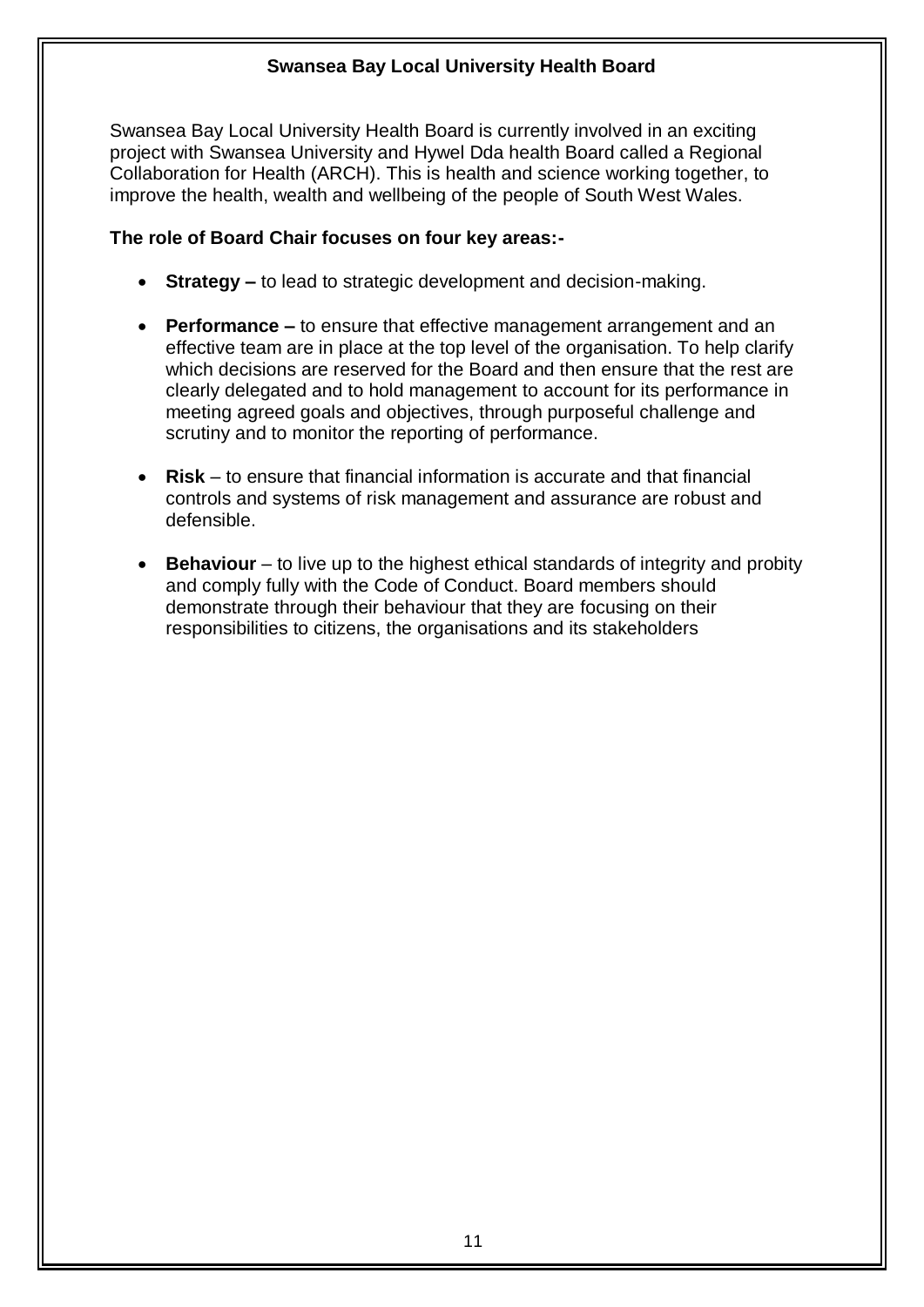#### **Annex C**

#### **The Selection Process**

The selection panel will assess your application form in terms of your CV and personal statement to determine whether you meet the criteria for the role, and whether or not you will be invited to interview.

The panel can rely only on the information you provide in your CV and personal statement to assess whether you have the skills and experience required. Please ensure that you provide evidence to support how you meet all of the criteria and questions asked to complete as part of your personal statement as set out on pages 3 and 4.

The selection panel will consist of Dr Andrew Goodall, Director General and NHS Wales Chief Executive, Welsh Government, Helen Arthur, Director of Workforce and Organisational Development, Welsh Government, a Senior Independent Panel Member and an Independent panel member.

Your application may be "long-listed", subject to the volume of applications received, before it is passed to the shortlisting panel for consideration. You should be aware that in this situation, your application might not be considered in full by the entire selection panel.

During the week commencing 13 May 2019, the panel will have decided who will be invited for the interviews which will take place during the week commencing 27 May 2019.

Only the strongest applicants, who the panel feels have best demonstrated that they meet the criteria outlined in the Information for Candidates pack, will be invited to interview. However, if you have applied under the guaranteed interview scheme and you meet the minimum essential criteria for the post, then you will also be invited for interview.

If you are unable to make the arranged interview date, we will endeavour to rearrange it but it might not be possible due to time constraints within the appointment timetable or selection panel availability.

You will receive email communication from the Appoint system to let you know whether or not you have been invited to be interviewed. It is our intention that interviews will take place at the offices of the Welsh Government, Crown Building, Cathays Park, Cardiff CF10 3NQ.

If invited to interview, the panel will question you about your skills and experience, asking specific questions to assess whether you meet the criteria set out for the post.